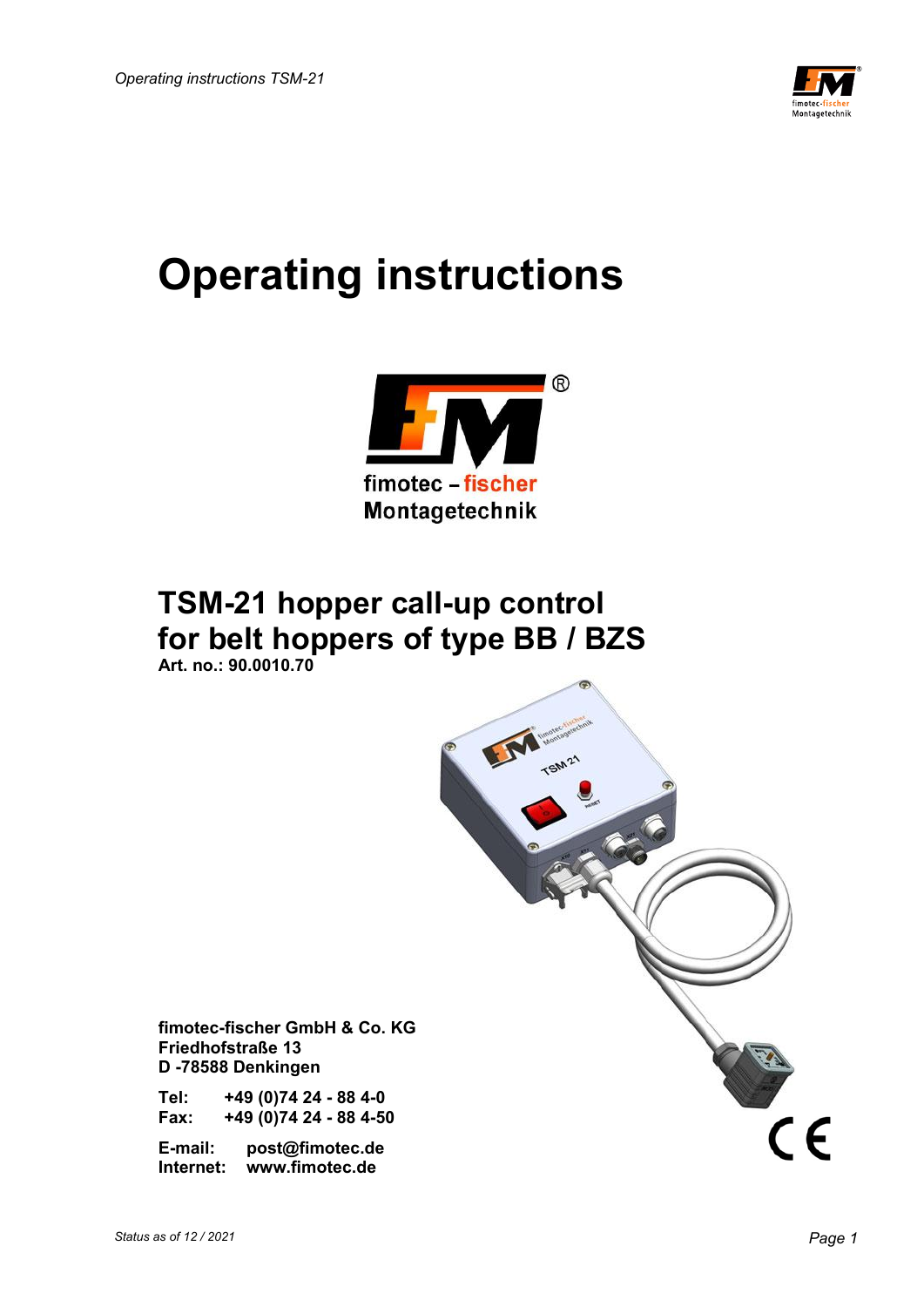

# **In your own interest:**

 Please read these instructions and keep them in a safe place. Please observe and follow the safety information.

**Contact** 

fimotec-fischer GmbH & Co. KG Friedhofstr. 13 D -78588 Denkingen

| Tel∴    | +49 7424 884 0  |
|---------|-----------------|
| Fax:    | +49 7424 884 50 |
| E-Mail: | post@fimotec.de |
| Web:    | wwwfimotec.de   |

# **Provisos**

**The information and data contained in these documents can be changed without advance notification. Users are obligated to comply with all applicable copyright laws. No part of these documents can be duplicated or transmitted without the express written permission from fimotec-fischer GmbH & Co. KG, independent of how or by what means (electronically or mechanically) this occurs.**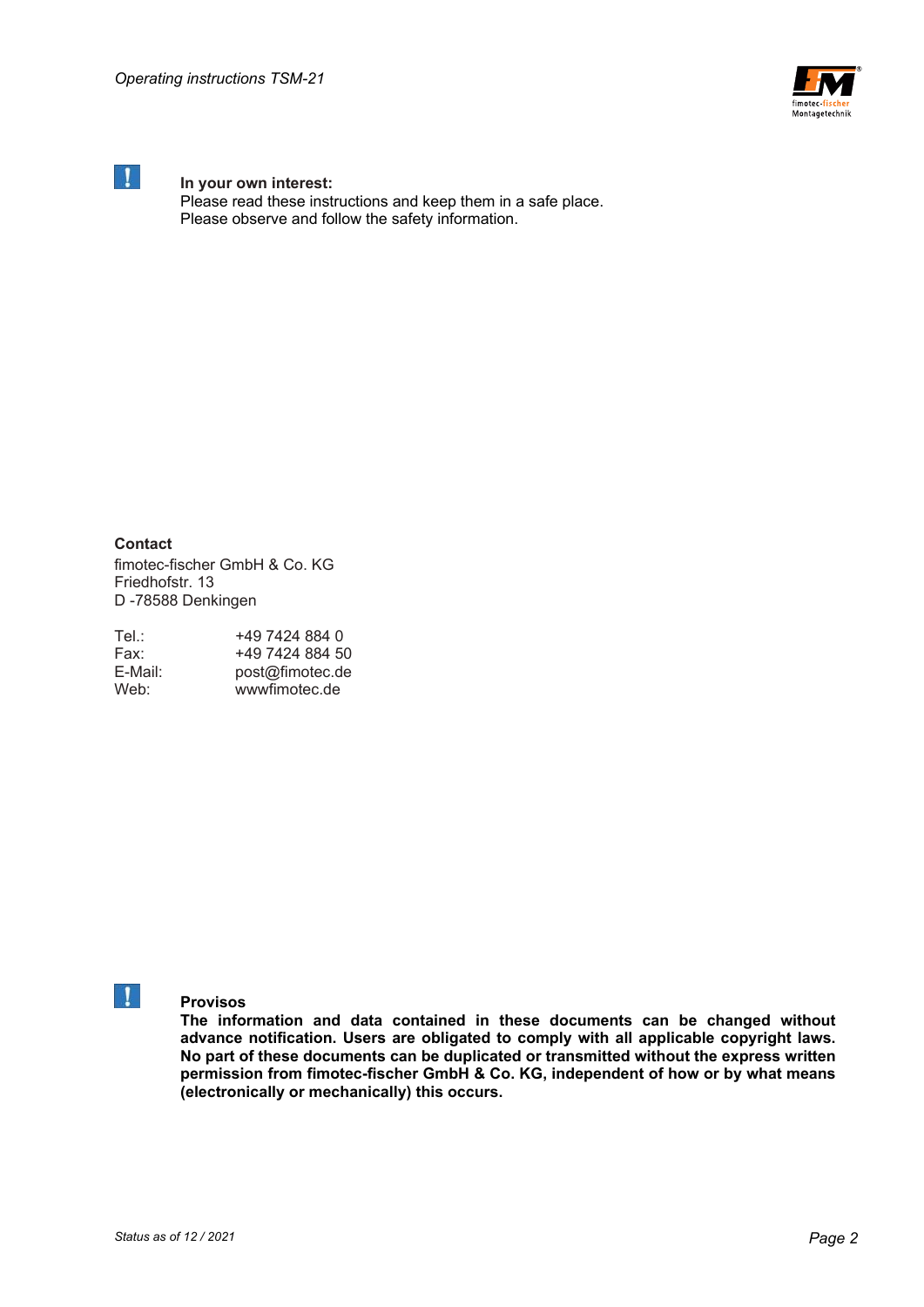

# **Table of contents**

| 1                  | <b>General</b>                                               |                                            | 4  |
|--------------------|--------------------------------------------------------------|--------------------------------------------|----|
|                    | 1.1<br>The product                                           |                                            |    |
|                    | 1.2<br><b>Guide for these instructions</b>                   |                                            | 4  |
|                    | 1.3                                                          | Safety-related information for the user    | 5  |
|                    | 1.4                                                          | Intended use                               | 6  |
| $\mathbf{2}$       | Installation                                                 |                                            | 7  |
|                    | 2.1                                                          | <b>Overview and dimensions</b>             | 8  |
|                    | 2.2                                                          | Connections / operating elements of boards | 9  |
|                    | 2.3                                                          | <b>Housing connections</b>                 | 10 |
| Commissioning<br>3 |                                                              | 11                                         |    |
|                    | 3.1                                                          | <b>Hopper belt operation</b>               | 11 |
|                    | 3.2                                                          | Hopper filling level check operation       | 13 |
| 4                  | <b>Technical data</b>                                        |                                            | 14 |
| 5                  | <b>Error list</b><br>14                                      |                                            |    |
| 6                  | 15<br><b>Maintenance and cleaning</b>                        |                                            |    |
| 7                  | <b>Disposal</b><br>15                                        |                                            |    |
| 8                  | <b>CE conformity</b>                                         |                                            | 15 |
| 9                  | <b>Service</b><br>15                                         |                                            |    |
|                    | 10 Accessories (not included in the scope of delivery)<br>16 |                                            |    |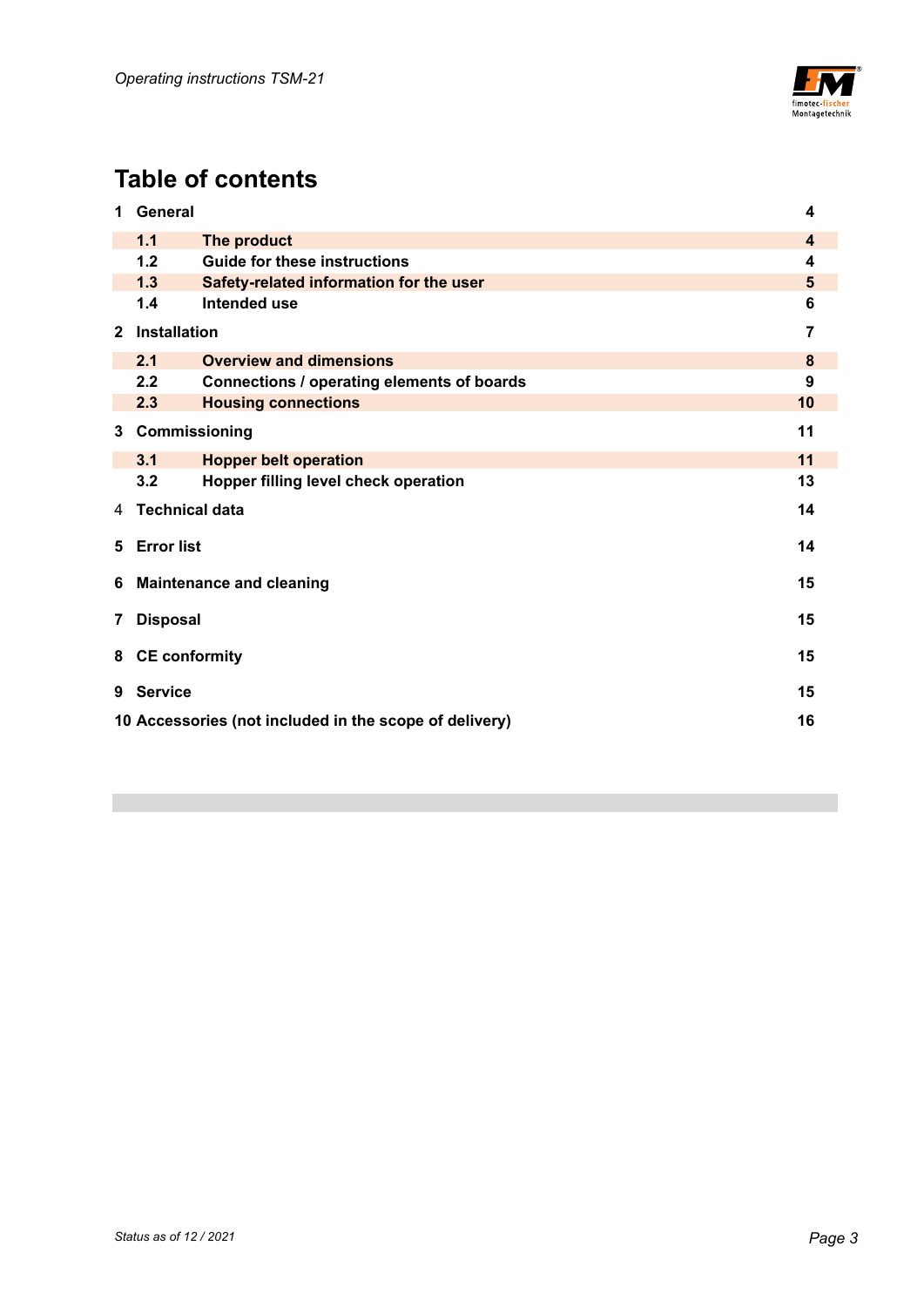

### **1 General**

In this manual, you will find all important information regarding the mounting, connection, setting and operation of your TSM-21 device.

In addition, you will find information as well as important warnings for your safety. Please observe:

Devices of the TSM-21 series are specially adapted motor controls for actuating hopper systems with 230 V AC capacitor motors.

## **1.1 The product**

- Consumer output for 230 V AC condenser motors
- Setting the parameters via DIP switches and trimmers
- All connections are designed to be pluggable.
- 2 transistor outputs  $24V =$  are available (malfunction/hopper filling level)
- 2 sensor inputs are available
	- (filling level of feeding device level sensor and hopper filling level)
- 1 control input is available (control disable)

# **1.2 Guide for these instructions**

#### **Used signal words and symbols**

| Symbol        | <b>Signal word</b> | <b>Meaning</b>                                                         |  |
|---------------|--------------------|------------------------------------------------------------------------|--|
| 71)           | <b>Danger</b>      | Warning of potentially serious to fatal injuries.                      |  |
|               |                    | The lightning symbol warns against dangers due to electrical current.  |  |
|               | Warning            | Warning of potentially minor injuries or potential damage to property. |  |
|               | <b>Caution</b>     | Warning of potential defects / destruction of the device.              |  |
| $\frac{1}{1}$ | Important note     | Here, important information or a tip is given concerning the function. |  |
|               | Important tip      |                                                                        |  |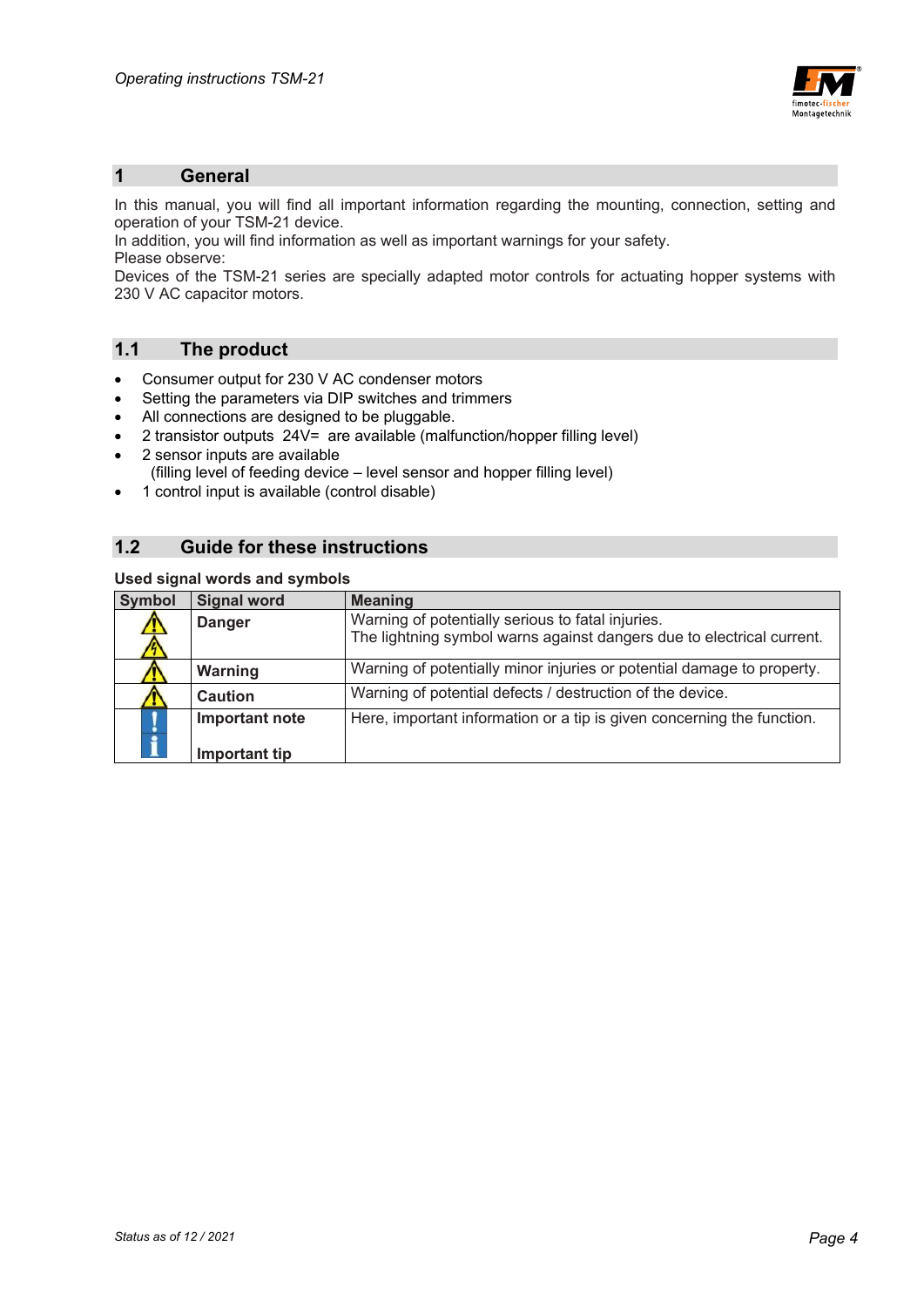

# **1.3 Safety-related information for the user**

These instructions contain the required information for the intended use of the device described herein. They are directed toward technically qualified personnel.

Qualified personnel are people who have been authorized by persons responsible for the safety of the system to execute the required activities and are able to recognize potential dangers and avoid them based on their training, experience and instruction, as well as their knowledge of relevant standards, regulations, accident prevention regulations and operating conditions (definition of skilled personnel according to IEC 364).



## **Danger due to electric voltage. Non-observance can lead to death, serious bodily injury or property damage.**

The following safety information is for your protection, the protection of third parties as well as the protection of the device. You should therefore observe it under all circumstances.

- Disconnect the power supply before installation or dismantling work, as well as when changing a fuse or making changes to the setup.
- Observe the valid accident prevention and safety regulations for your specific application.
- Before commissioning, check whether the nominal voltage of the device agrees with the local mains voltage.
- Emergency Stop mechanisms must remain active in all operating modes. Unlocking the Emergency Stop mechanisms must not result in uncontrolled reactivation.
- The electrical connections must be covered.
- Protective conductor connections must be checked for perfect function after installation.

#### **Operating environment**

The device must not come into direct contact with water.

When changing from cold to warm environments, allow the device to temper for a few hours before putting it into operation; otherwise, damage could occur due to condensation water.

Do not install the control device near devices which generate strong electromagnetic fields. The function could be disturbed as a result.

Also avoid environments which are very hot, cold or wet.

#### **Power supply**

- Only connect the device to a grounded mains socket with a mains voltage of 95-253 V~/50 Hz or 95-253 V~/60 Hz.
- If you notice malfunctions, disconnect the device from the mains. Have the device checked by qualified, skilled personnel, and repaired if necessary.

#### **The device**

- For safety and licensing reasons (CE), it is not permitted to convert and/or modify the device without authorization.
- The device meets the valid low-voltage and EMC directive.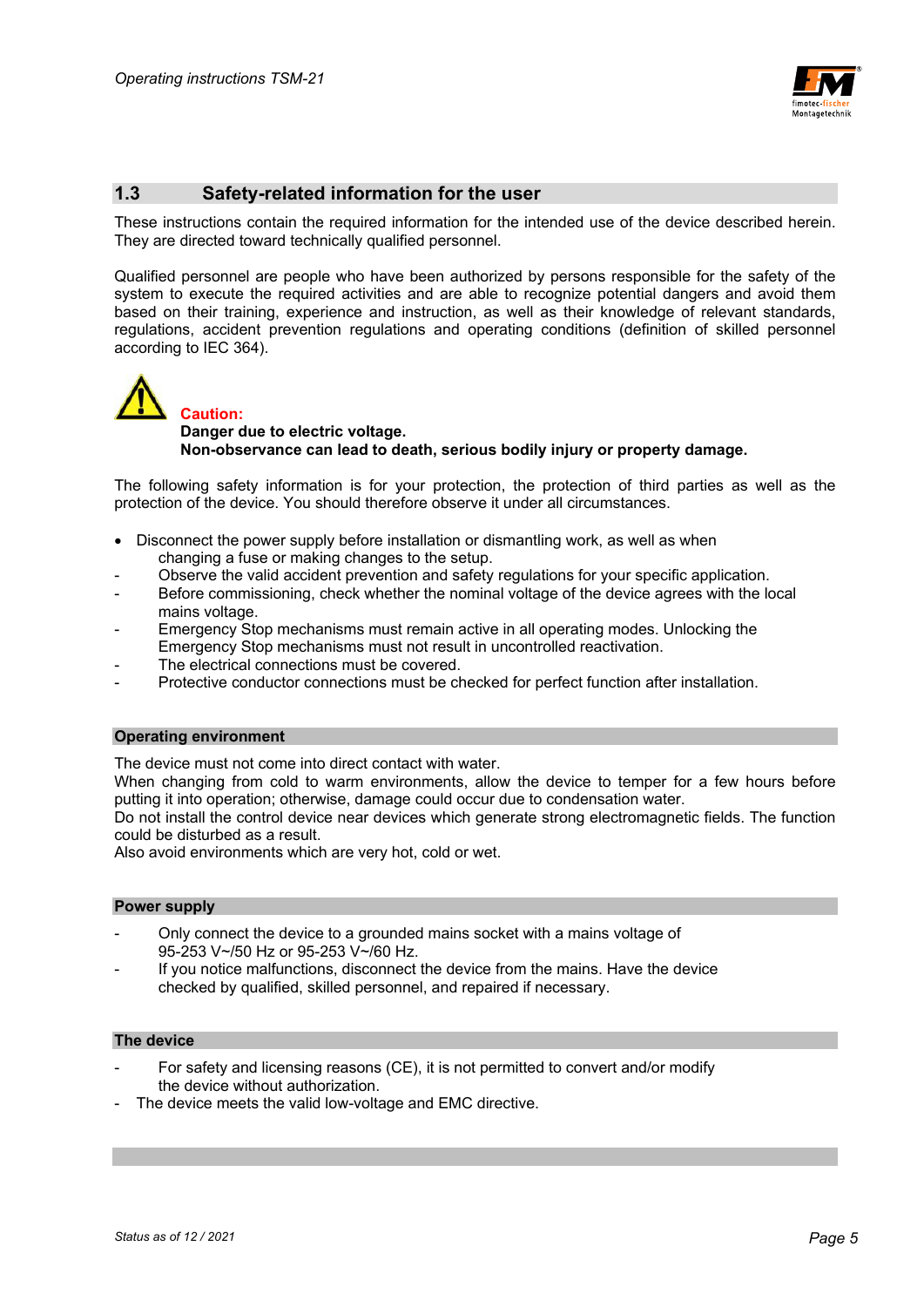

#### **Operation**

- The control device only functions correctly when it is correctly installed and operated. In the event of malfunctions or unclear operating states, you should check the device and remedy the malfunction (see "Error list" chapter) or have them remedied.
- To avoid the risk of injury, do not allow uninstructed personnel or other vulnerable or endangered personnel to operate the device without supervision.



# **Warning:**

 **For applications requiring constant switching ON and OFF, the control input provided for this must be used. If the load current circuit is interrupted via a switch or relay, the control device could be damaged.** 

 **If the device is switched on, the device plug must never be plugged in or unplugged The control device could be damaged.** 

## **1.4 Intended use**

The device described here is an electrical piece of equipment for use in industrial systems.

It is designed to control capacitor motors.

A use other than the one described above is improper and can result in injuries as well as property damage.

(Further information about this topic can be found in the "Safety information" chapter).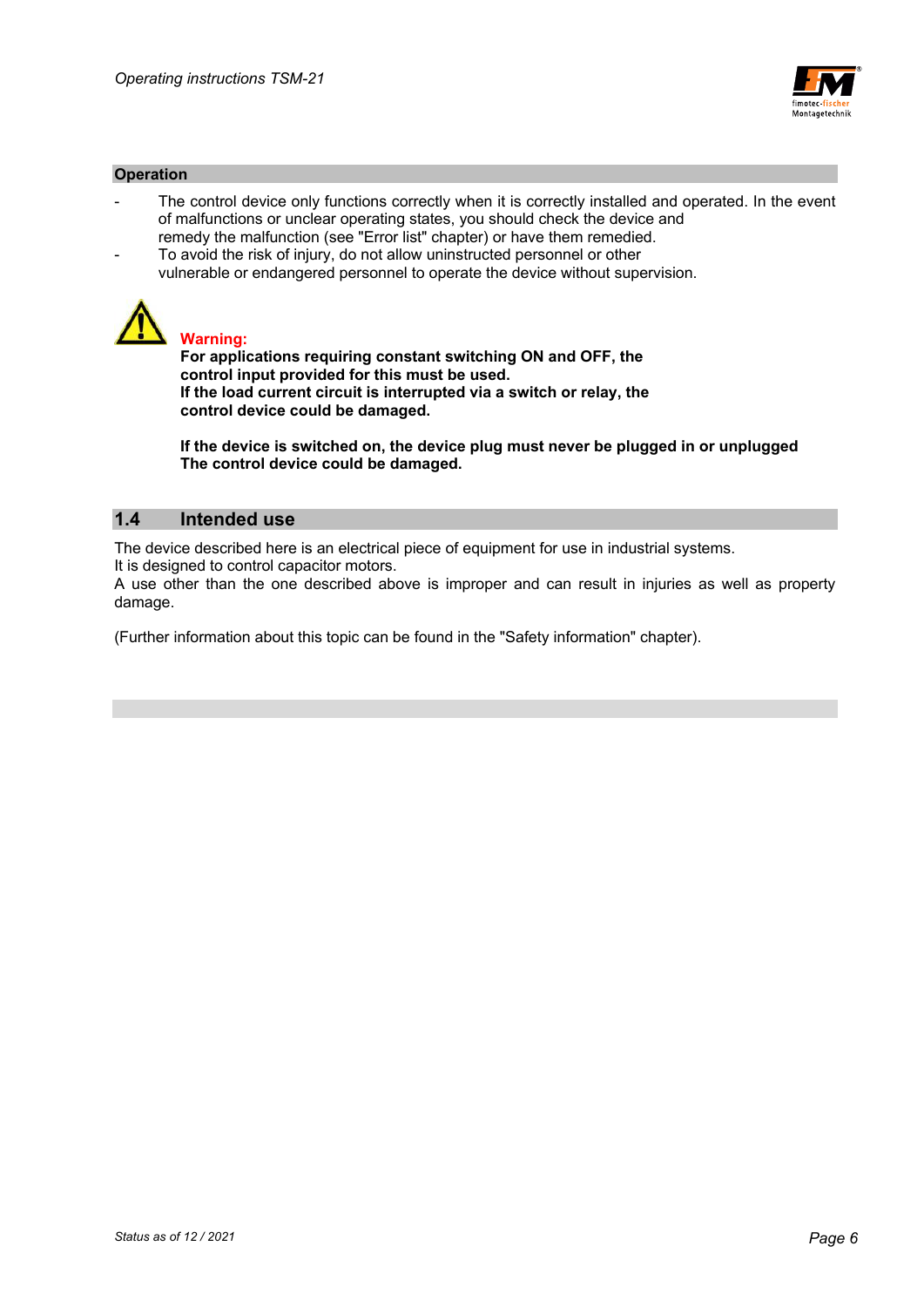

## **2 Installation**

There are 4 bores available for fastening the device on the bottom section of the housing. These are separated from the housing interior.

- Loosen the cover fastening screws
- Remove the cover
- Insert fastening screws in the channel and use these to fasten the device to a vibration-free surface.



#### **Important note**

Fasten to a vibration-free surface.



# **Caution:**

 **Please make sure that the cable is not pinched against the housing in the interior. Pinching can cause a short circuit and result in destruction of the device.** 



 **Procedure for high voltage test:** 

- **L and N must be connected with each other.**
- **Test voltage may not be higher than 1000 V AC**
- **Every device must be tested separately**

If the above criteria are not complied with, the device could be damaged and the warranty will be void.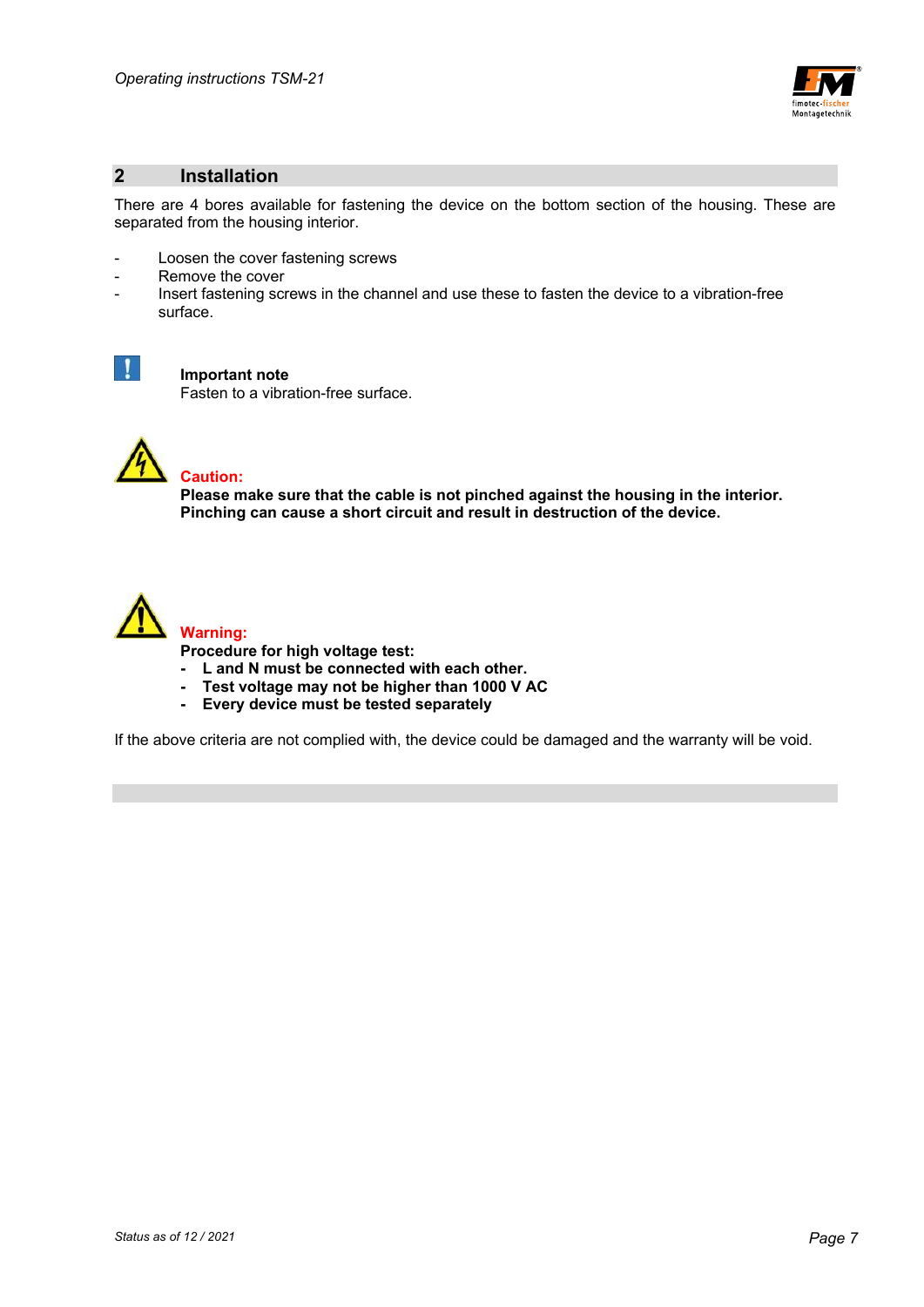

# **2.1 Overview and dimensions**



- A Reset button Acknowledge malfunction<br>B Mains switch illuminated
- B Mains switch illuminated<br>C X24 Filling level sensor<br>D X21 Controller disable
- C X24 Filling level sensor + workpiece shortage
- D X21 Controller disable
- S Mains feed<br>F Load outpu
- F Load output with Hirschmann plug GDM 3016
- G X22 Level sensor + malfunction message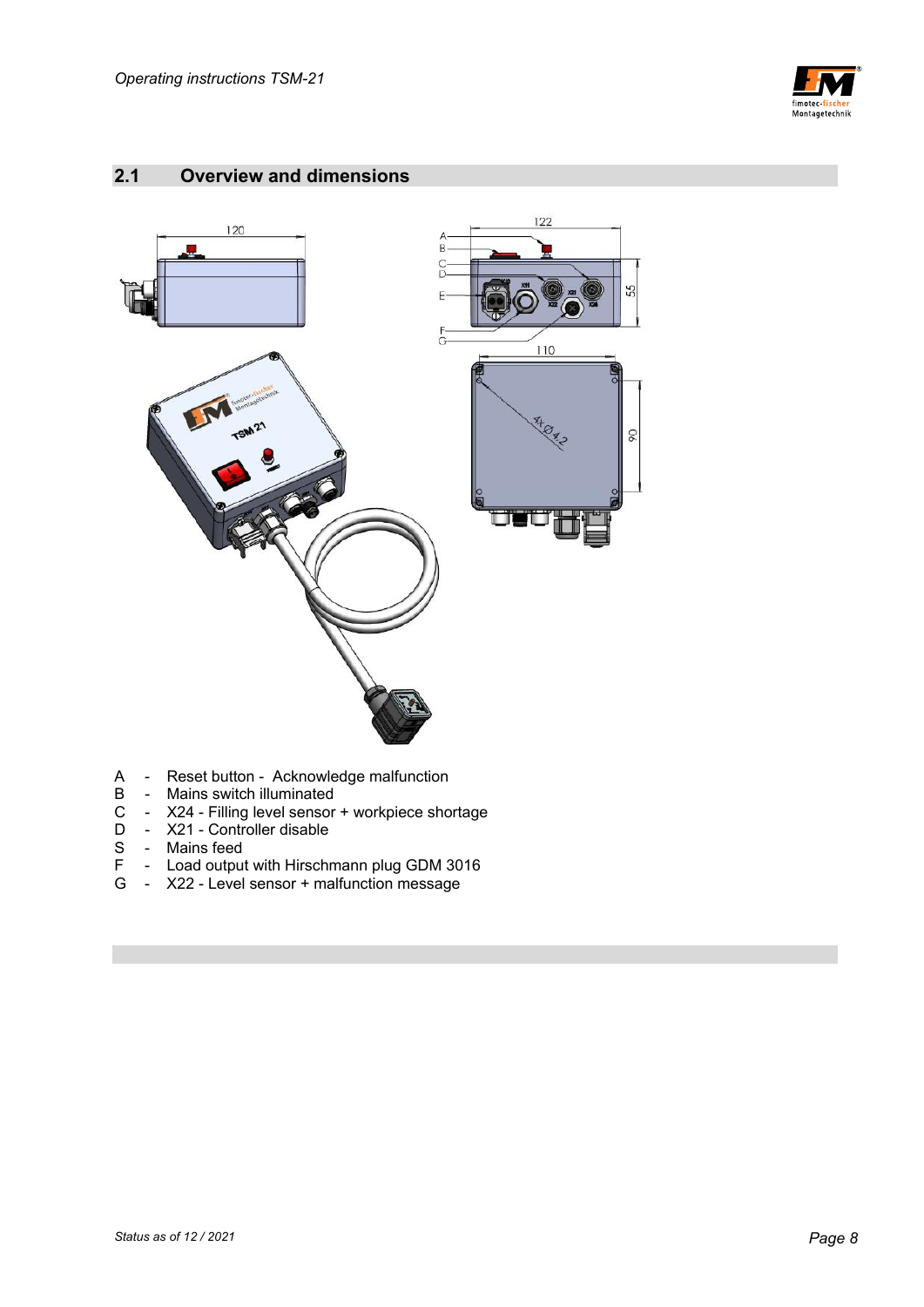



# **2.2 Connections / operating elements of boards**

| Terminal 1       | $\rightarrow$ X11   | N                                                              |
|------------------|---------------------|----------------------------------------------------------------|
| Terminal 2       | $\rightarrow$ X11   |                                                                |
| Terminal 3       | $\rightarrow$ X11   | N condenser                                                    |
| Terminal 4       | $\rightarrow$ X11   | <b>PE</b>                                                      |
| Terminal 5       | $\rightarrow$ X21   | $+24$ V=                                                       |
| Terminal 6       | $\rightarrow$ X21   | Controller disable                                             |
| Terminal 7       | $\rightarrow$ X21   | <b>GND</b>                                                     |
| Terminal 8       | $\rightarrow$ RESET | <b>GND</b>                                                     |
| Terminal 9       | $\rightarrow$ RESET | RESET button, cover                                            |
| Terminal 10      | $\rightarrow$ X22   | Level sensor                                                   |
| Terminal 11      | $\rightarrow$ X24   | Filling level sensor                                           |
| Terminal 12      | $\rightarrow$ X24   | $+24$ V=                                                       |
| Terminal 13      | $\rightarrow$ X24   | Lack of workpieces                                             |
| Terminal 14      | $\rightarrow$ X24   | <b>GND</b>                                                     |
| Terminal 15      | $\rightarrow$ X22   | $+24$ V=                                                       |
| Terminal 16      | $\rightarrow$ X22   | Malfunction message                                            |
| Terminal 17      | $\rightarrow$ X22   | <b>GND</b>                                                     |
| SI <sub>1</sub>  | Control electronics | 400 mA slow-blow                                               |
| SI <sub>2</sub>  | Load                | 3.15 A, slow-blow                                              |
| DIP <sub>5</sub> |                     | Configuration settings                                         |
| P <sub>1</sub>   |                     | Hopper filling level $-$ toff<br>20 s)<br>$-$ (0)<br>$\sim$    |
| P <sub>2</sub>   |                     | Hopper filling level $-$ ton<br>20 s)<br>$-$ (0)<br>$\sim$     |
| P <sub>3</sub>   |                     | Hopper belt<br>$-$ (0.5 $-$<br>15 s)<br>$-$ t <sub>pause</sub> |
| P <sub>4</sub>   |                     | Hopper belt<br>$-(0 - 45 s)$<br>$-$ thelt                      |
| P <sub>5</sub>   |                     | Hopper belt<br>$-$ t <sub>malfunction</sub><br>$-(35 - 180 s)$ |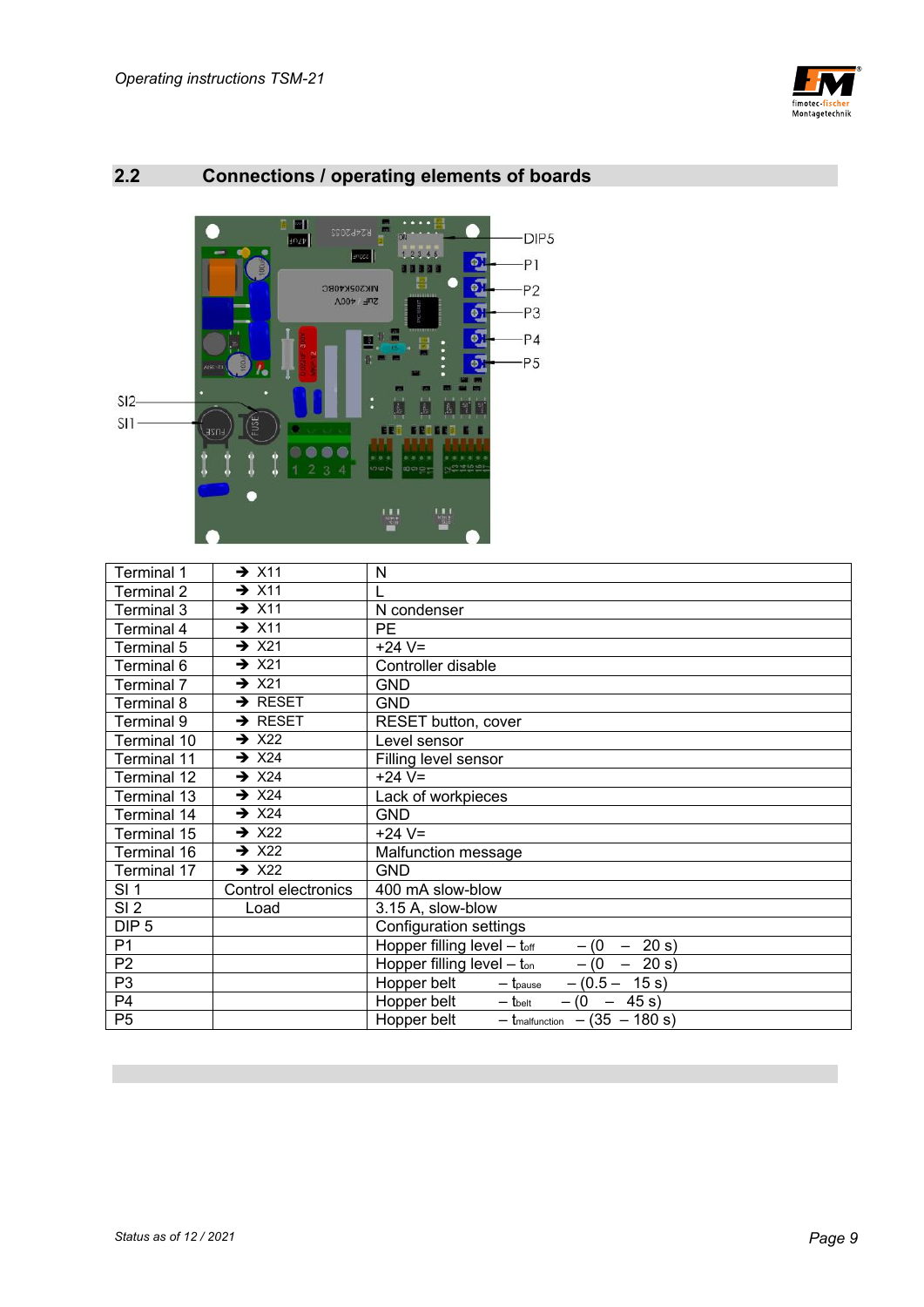

# **2.3 Housing connections**

| X10 | Mains feed connection<br>$Pin 1 - L$<br>$Pin 2 - N$<br>PE - Protective conductor                                                                                                  |
|-----|-----------------------------------------------------------------------------------------------------------------------------------------------------------------------------------|
| X11 | Load output connection<br><b>Pin 1 - N</b><br>$Pin 2 - L$<br>Pin 3 - N capacitor<br>PE - PE                                                                                       |
| X22 | Malfunction message/level sensor connection<br>Pin $1 - +24$ V=<br>Pin 2 - Malfunction message (formerly X23)<br>$Pin 3 - GND$<br>Pin 4 - Level sensor (formerly X22)             |
| X21 | Controller disable connection<br>Pin $1 - +24$ V=<br>Pin 2 - Not connected<br>Pin 3 - GND<br>Pin 4 - Controller disable (formerly X21)                                            |
| X24 | Workpiece shortage/filling level sensor connection<br>Pin $1 - +24$ V=<br>Pin 2 - Workpiece shortage (formerly X26)<br>Pin 3 - GND<br>Pin 4 - Filling level sensor (formerly X24) |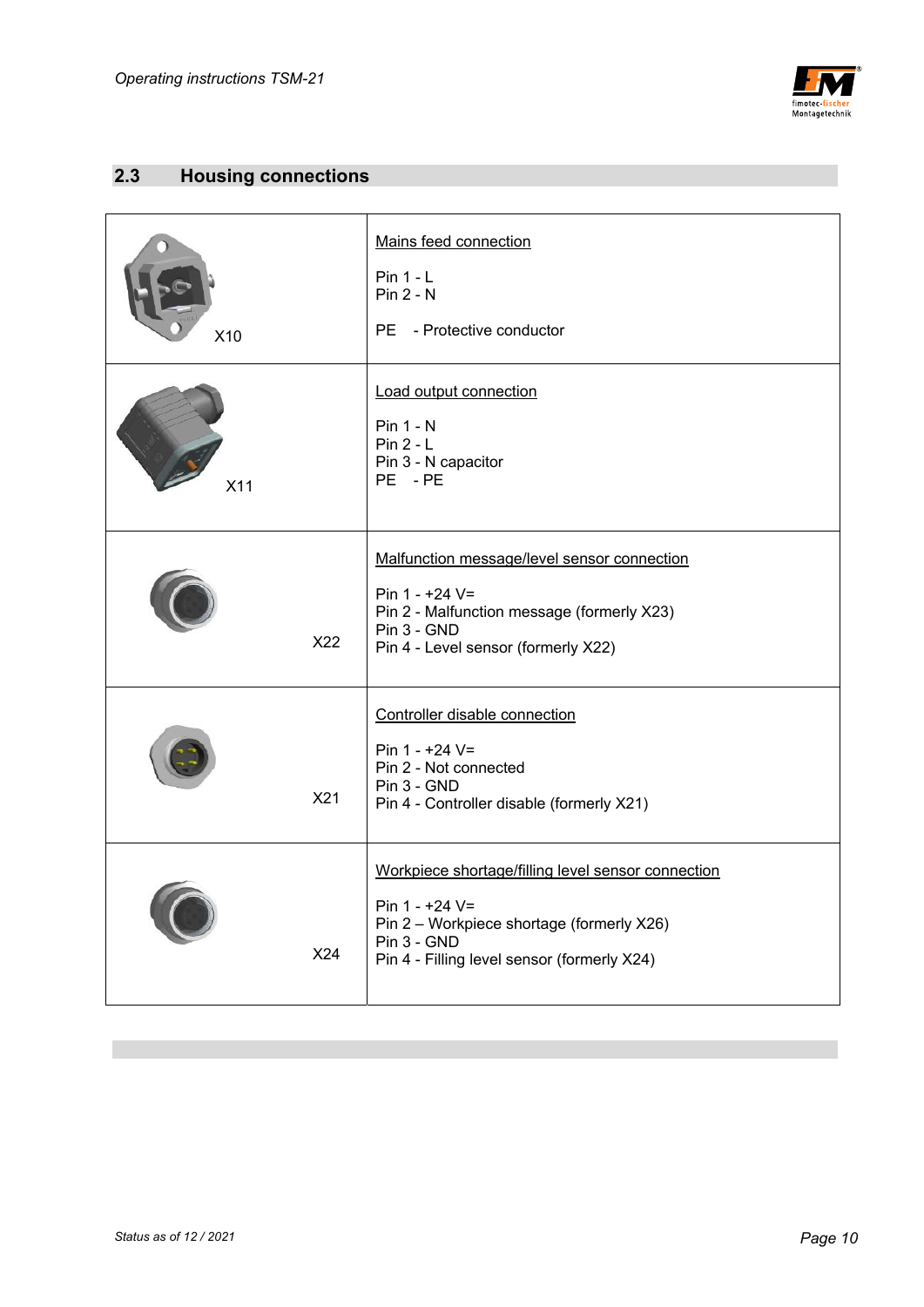

## **3 Commissioning**

- **Before connecting the motor control, the mains voltage and frequency must be determined.**
- **If the mains voltage and mains frequency are correct, they can be connected to.**
- **The device is set via DIP switches and trimmers. These are inside of the housing.**



 **Operating note** 

- **Before switching on, check to make sure the plug connections are correct**
- **Switch on the control device with the mains switch**
- If the device is not connected correctly, this can result in a failure or in the complete  **destruction of the device (and the connected load)!**

## **3.1 Hopper belt operation**

General:

The workpiece in the area around the vibration bowl is detected via a sensor. If no workpiece is detected by the sensor, the hopper control switches the drive on for the hopper belt.

Various functions are available for the drive:

| Setting via | Function                       | Description                                                                                         |  |
|-------------|--------------------------------|-----------------------------------------------------------------------------------------------------|--|
|             |                                |                                                                                                     |  |
|             | Drive mode                     | DIP 1 ON - Drive runs on and off in a cycle<br>DIP 1 OFF - Drive runs constantly                    |  |
|             | Drive<br>Switch-on time        | DIP 2 ON - Drive switch-on time 2.5 s, cyclical<br>DIP 2 OFF - Drive switch-on time 1.0 s, cyclical |  |
|             | Sensor input<br>(Level sensor) | DIP 3 ON - Sensor input signal N.C.<br>inverted                                                     |  |
|             |                                | DIP 3 OFF - Sensor input signal N.O.<br>not inverted                                                |  |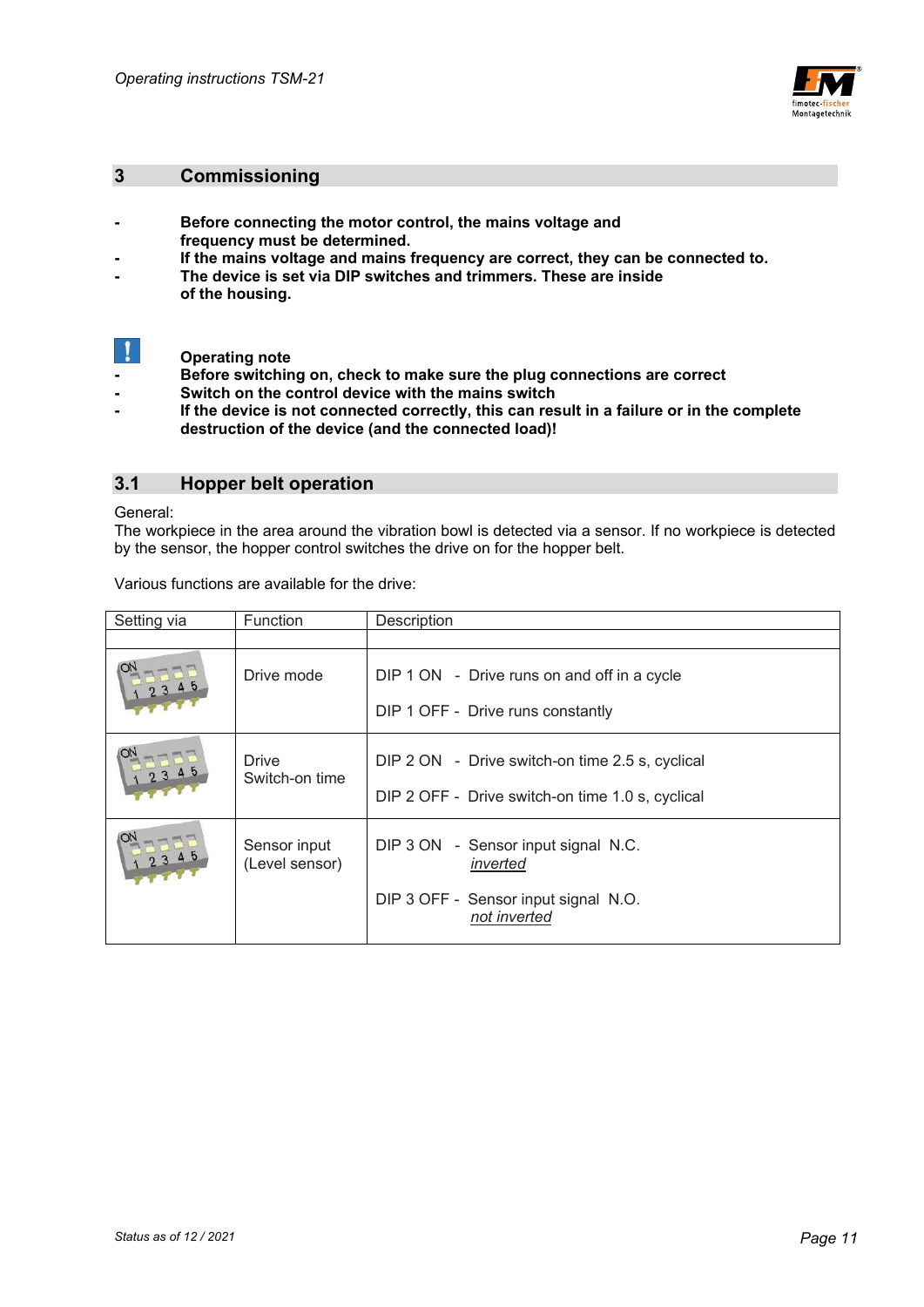

| $\bullet$ | Malfunction<br>$(t_{\text{malfunction}})$ | <b>Trimmer P5</b><br>Switch-on delay, malfunction 35180 s                |
|-----------|-------------------------------------------|--------------------------------------------------------------------------|
| $\bullet$ | Switch-on delay<br>$(t_{\text{belt}})$    | Trimmer P4<br>Switch-on delay, sensor input signal (level sensor) 0.45 s |
| $\bullet$ | Drive pause<br>(t <sub>pause</sub> )      | Trimmer P3<br>Pause drive (clock mode) 0.515s                            |

Drive runs continuously:

The level sensor does not detect a workpiece in the subsequent machine and switches the drive on after the time tbelt has elapsed. The drive runs until the level sensor detects a workpiece and switches off the drive.

Drive runs cyclically:

The level sensor does not detect a workpiece in the subsequent machine and switches the drive on after the time t<sub>belt</sub> has elapsed. Switch-on time, drive 1.0 s or 2.5 s, pause time  $t_{\text{pause}}$  0.5..15 s.

Malfunction:

After the switch-on delay t<sub>belt</sub> has elapsed, the switch-on delay malfunction t<sub>malfunction</sub> starts. If the level sensor is not actuated by a workpiece,  $t_{malfunction}$  runs off and the drive is switched off. The +24V= transistor output (malfunction) is actuated.

The malfunction is acknowledged with the RESET button on the front panel.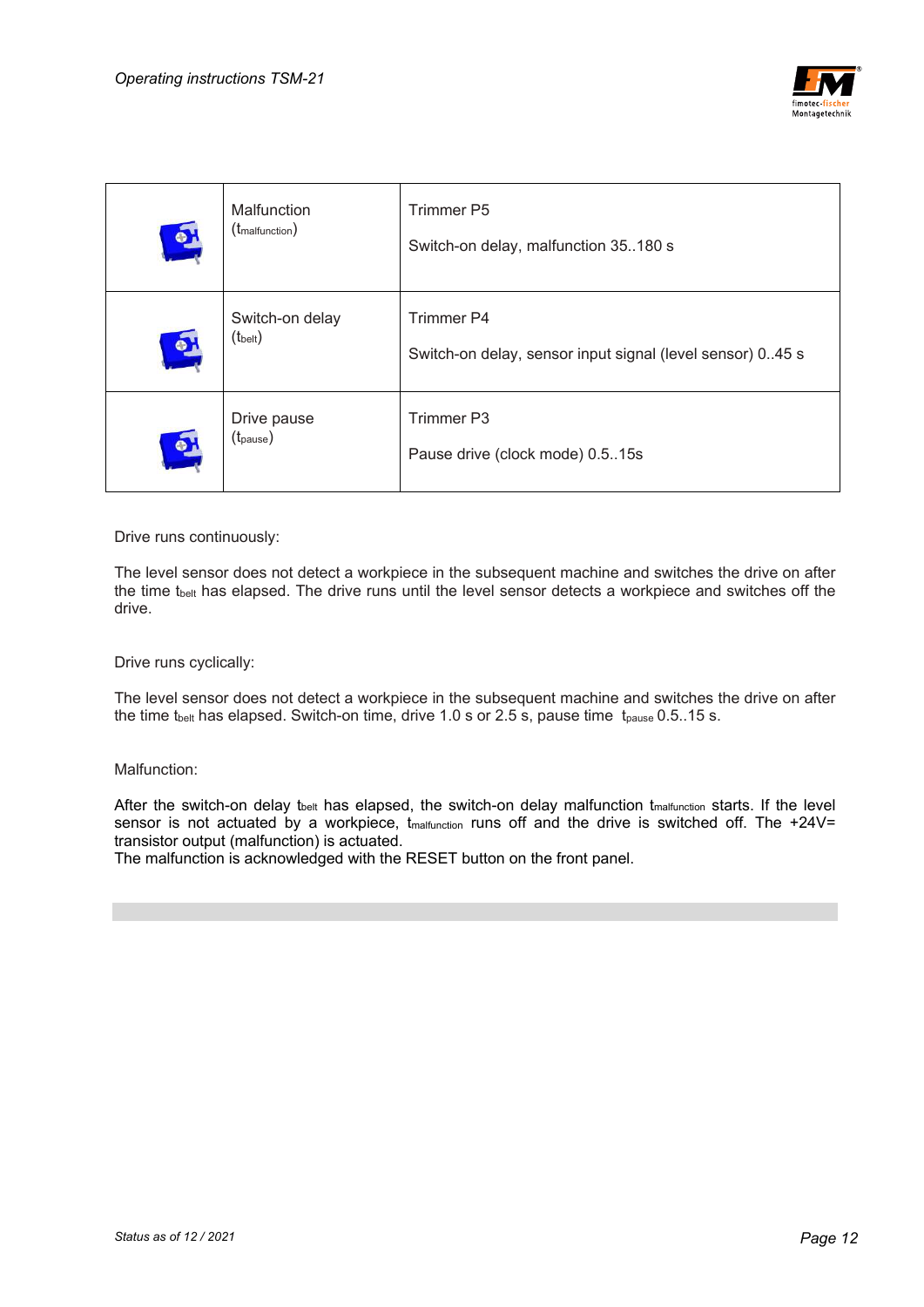

# **3.2 Hopper filling level check operation**

#### General:

The filling level in the hopper can be monitored with the filling level check.

| Setting via | Function                               | Description                                                                                                  |  |
|-------------|----------------------------------------|--------------------------------------------------------------------------------------------------------------|--|
|             |                                        |                                                                                                              |  |
|             | Direction of rotation                  | DIP 4 ON - Drive direction of rotation counterclockwise<br>DIP 4 OFF - Drive direction of rotation clockwise |  |
|             | Sensor input<br>(filling level sensor) | DIP 5 ON - Sensor input signal N.C.<br>inverted<br>DIP 5 OFF - Sensor input signal N.O.<br>not inverted      |  |
|             | Switch-on delay<br>$(t_{on})$          | Trimmer P2<br>Switch-on delay, filling level 020 s                                                           |  |
|             | Switch-off delay<br>$(t_{off})$        | <b>Trimmer P1</b><br>Switch-off delay, filling level 020 s                                                   |  |

Switch-on delay:

The filling level in the hopper is monitored with a light barrier. If a lack of workpieces is detected by the sensor, the switch-on delay t<sub>on</sub> starts. After this time elapses, the lack of workpieces output is actuated.

Switch-off delay:

Once the lack of workpieces in the hopper has been rectified, the output is reset via the adjustable switch-off delay toff. The workpiece shortage output is no longer actuated.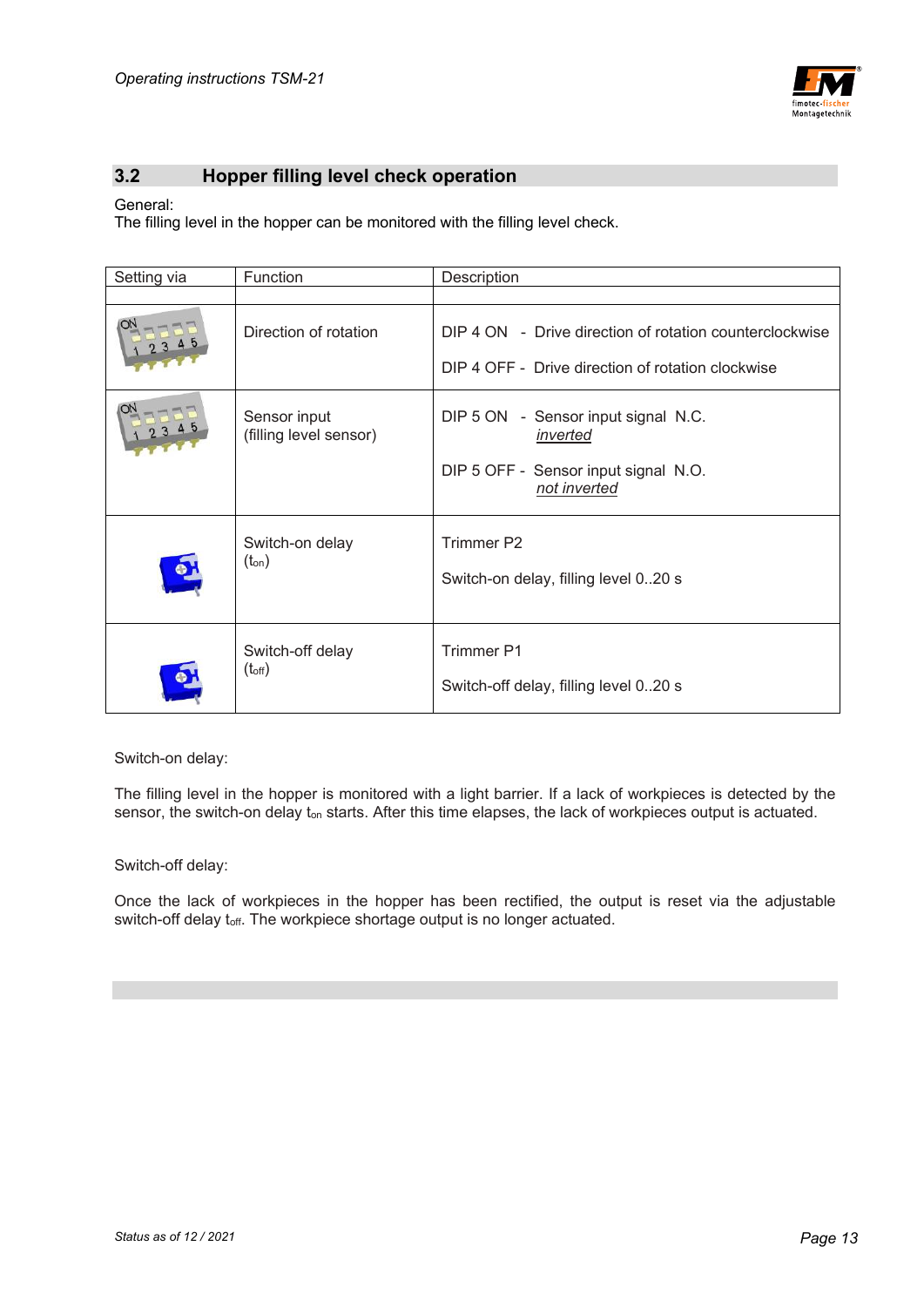

# 4 **Technical data**

| Mains connection          | $95 - 253$ V~                             |
|---------------------------|-------------------------------------------|
| Mains frequency           | 50 Hz / 60 Hz                             |
| Output current, load      | $3$ A $\sim$ max.                         |
| Output voltage, load      | $230V -$                                  |
| Protection class          | IP 54                                     |
|                           | (except for mains switch)                 |
| Fuse, load                | $3.15A$ T                                 |
| Fuse, control electronics | 400 mA T                                  |
| Mains connection,         | STASEI <sub>2</sub>                       |
| mechanical                |                                           |
| Connection, load          | 800 mm cable + Hirschmann socket GDM 3016 |
| Level sensor [E]          | +24 V- / max. 50 mA / PNP                 |
|                           | Switching level HI: 6 - 24V-              |
|                           | Switching level LO: 0 - 4V-               |
| Controller disable [E]    | +24 V- / max, 50 mA / PNP                 |
|                           | Switching level HI: 6 - 24V-              |
|                           | Switching level LO: 0 - 4V-               |
| Filling level sensor [E]  | +24 V- / max, 50 mA / PNP                 |
|                           | Switching level HI: 6 - 24V-              |
|                           | Switching level LO: 0 - 4V-               |
| Malfunction [O]           | +24 V- / max. 100 mA                      |
| Lack of workpieces [A]    | +24 V- / max. 50 mA                       |
| Housing                   | <b>ABS</b>                                |
| Housing dimensions        | $(h)$ 120 x (b)122 x (t)55 mm             |
| Operating temperature     | $545^\circ$ C                             |
| Relative humidity         | Max.95 %, non-condensing                  |

## **5 Error list**



# **Danger:**

 **Life-threatening danger due to electric current! Have repairs to the 230 V power network performed only by a qualified professional.** 

| <b>Problem/error</b>                                       | Possible cause(s)        | <b>Remedy</b>                                                            |  |
|------------------------------------------------------------|--------------------------|--------------------------------------------------------------------------|--|
| Device does not work<br>Power failure or defective<br>fuse |                          | $\triangleright$ Check the fuses.                                        |  |
|                                                            | The device is defective. | $\triangleright$ Have the device checked by a qualified<br>professional. |  |
|                                                            | Control input inverted   | $\triangleright$ Check whether the control input<br>is correctly set.    |  |
|                                                            | .                        |                                                                          |  |

**IM** Important: Malfunctions might occur in an unfavorable electromagnetic environment.



# **Caution:**

 Danger due to improper interventions. Do not manipulate the device. Otherwise, this can result in function failures and device defects.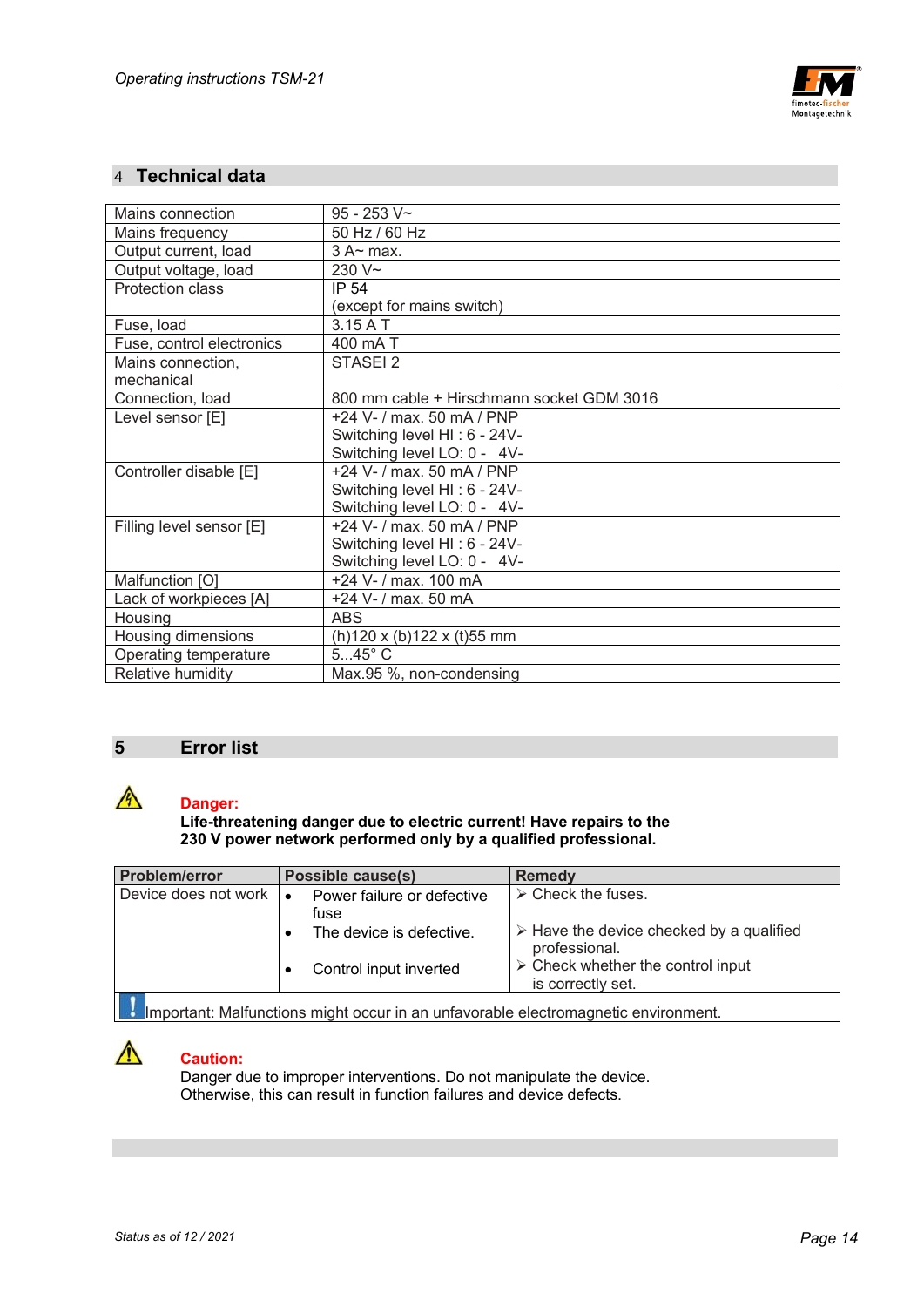

## **6 Maintenance and cleaning**

The control works maintenance-free. The safety inspection in acc. with DIN VDE 0701-0702 is to be performed annually.

Pull out the mains plug before cleaning the housing of the device with liquids.

#### **7 Disposal**

The device must not be disposed of in the normal household waste.

Users are obligated to bring old devices to a disposal point for old electrical and electronic devices. The separate collection and proper

disposal of your old devices helps to conserve natural resources and

ensures recycling, which protects human health and the environment.

Information about where you can find disposal points for your old devices can be obtained from your city administration or local waste disposal facility.

# **8 CE conformity**

The motor control device TSM-21 is marked with the CE marking and therefore meets the relevant European directives.

The company fimotec-fischer GmbH & Co. KG herewith confirms that this device complies with the following directives:

EN 61000-6-3 and EN 61000-6-2 according to EU directive 2014/30/EU "Electromagnetic compatibility"

The declaration of conformity is archived at the manufacturer.

### **9 Service**

If you have any questions or problems, please contact the supplier directly.

If you have any questions or problems, please contact the supplier directly. Manufacturer: fimotec-fischer GmbH & Co.KG: Tel.: 0049-7424-884-0

# **Note:**

Please keep the following information ready, since otherwise service cannot be provided:

- Your company with address
- Your name and contact data, such as telephone number and e-mail address
- Complete designation of the device
- Serial number (FBxx-xxxx-xx or HW20xxxx)
- The direct supplier of your device or machine in which the device is integrated.